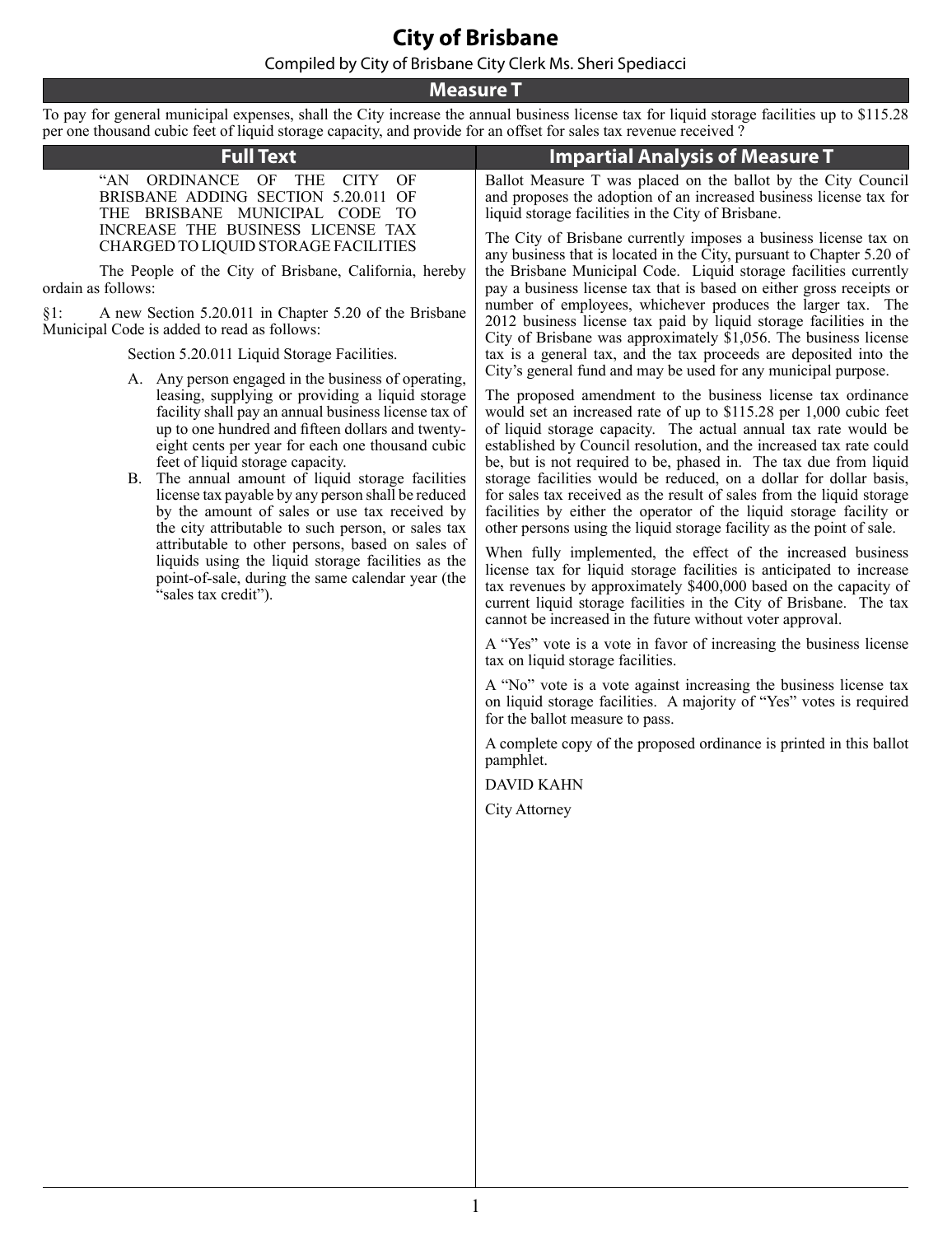# **City of Brisbane**

Compiled by City of Brisbane City Clerk Ms. Sheri Spediacci Arguments in support of or in opposition to the proposed laws are the opinions of the authors.

|                                                                                                                                                                                                                                                                                                                                               | <b>Argument in Favor of Measure T</b>                                                                                                                                                                                                                                                                                                                                                                                                                                                                                                                    |                 | <b>Rebuttal to Argument in Favor of Measure T</b>                                                                                                                                                                                                                                                                                                                                                                                                                                                        |
|-----------------------------------------------------------------------------------------------------------------------------------------------------------------------------------------------------------------------------------------------------------------------------------------------------------------------------------------------|----------------------------------------------------------------------------------------------------------------------------------------------------------------------------------------------------------------------------------------------------------------------------------------------------------------------------------------------------------------------------------------------------------------------------------------------------------------------------------------------------------------------------------------------------------|-----------------|----------------------------------------------------------------------------------------------------------------------------------------------------------------------------------------------------------------------------------------------------------------------------------------------------------------------------------------------------------------------------------------------------------------------------------------------------------------------------------------------------------|
|                                                                                                                                                                                                                                                                                                                                               | We encourage you to vote yes to increase business license taxes on<br>liquid storage facilities like the tank farm on Tunnel Avenue. This<br>increase helps secure funding for community wide services that                                                                                                                                                                                                                                                                                                                                              |                 | Brisbane can't afford to lose another business.<br>In the last three years, two large companies have left our<br>community, taking their jobs and tax revenue with them. Now,                                                                                                                                                                                                                                                                                                                            |
|                                                                                                                                                                                                                                                                                                                                               | keep Brisbane safe, and preserve of our quality of life.<br>Why we need it? Over the past several years our community                                                                                                                                                                                                                                                                                                                                                                                                                                    |                 | city leaders want to increase taxes on Kinder Morgan and force<br>them to pay 400 times more. This is just bad economic planning.                                                                                                                                                                                                                                                                                                                                                                        |
|                                                                                                                                                                                                                                                                                                                                               | has experienced an unparalleled economic downturn. The loss<br>of our biggest revenue producer, VWR, and decrease in property<br>values have demonstrated our vulnerability to the volatility of<br>the economy. We need to diversify our tax base. Approving this<br>measure will increase our tax base and help secure our General<br>Fund, which supports important public services: public safety,<br>emergency response, road repair, parks, recreation, and open space<br>acquisition and management – benefiting the whole Brisbane<br>community. |                 | If this unfair tax passes, Kinder Morgan may be the next business<br>forced out of our city. Without them we will be left with an<br>empty, blighted tank site and a huge hole in our city budget. And<br>we may face more cuts to city services – like public safety, road<br>repair, and parks – without the taxes and fees Kinder Morgan<br>currently pays.<br>Kinder Morgan is willing to pay their fair share and tried to work<br>with the city on a reasonable plan. Instead of working together, |
|                                                                                                                                                                                                                                                                                                                                               | What is the Fiscal Benefit? If fully phased in, this new revenue<br>source may add approximately \$400,000 to our General Fund.<br>This measure provides for a not-to-exceed rate of \$115.28 per                                                                                                                                                                                                                                                                                                                                                        |                 | city officials are steamrolling them and going straight to the ballot.<br>This is not the way we should do business if we want companies<br>to stay and keep contributing to our economy.                                                                                                                                                                                                                                                                                                                |
| 1,000 cubic feet of storage, so Council can phase in the tax at its<br>discretion to make the transition reasonable.                                                                                                                                                                                                                          |                                                                                                                                                                                                                                                                                                                                                                                                                                                                                                                                                          |                 | Brisbane needs a plan to attract and retain businesses that will<br>increase our revenue base. City officials say they want to diversity<br>our tax base, but all they are doing is taxing one company and<br>making it harder to do business here.<br>Instead of pushing out businesses, Brisbane politicians need to do<br>a better job of managing our finances.                                                                                                                                      |
| Is this tax fair? Our community continues to explore every<br>possibility to ensure our long-term financial future without placing<br>an undue burden on residents or businesses. The City has cut<br>staff, lowered wages, increased taxes on hotels and other large<br>corporations; yet our fiscal future is still uncertain. This measure |                                                                                                                                                                                                                                                                                                                                                                                                                                                                                                                                                          |                 |                                                                                                                                                                                                                                                                                                                                                                                                                                                                                                          |
|                                                                                                                                                                                                                                                                                                                                               | requires businesses that own large liquid storage facilities to pay<br>their fair share.                                                                                                                                                                                                                                                                                                                                                                                                                                                                 |                 | I urge you to vote "no" on Measure T and protect Brisbane.<br>/s/ Walter Peters<br>August 22, 2013                                                                                                                                                                                                                                                                                                                                                                                                       |
| Originally the Tank Farm was a relatively bigger source of revenue<br>as it was a sales tax producer. Currently this is not the case and<br>has not been so for the past several decades.                                                                                                                                                     |                                                                                                                                                                                                                                                                                                                                                                                                                                                                                                                                                          |                 | <b>Brisbane Resident</b>                                                                                                                                                                                                                                                                                                                                                                                                                                                                                 |
| SUPPORT OUR COMMUNITY'S FISCAL HEALTH. Vote YES<br>on Measure T.                                                                                                                                                                                                                                                                              |                                                                                                                                                                                                                                                                                                                                                                                                                                                                                                                                                          |                 |                                                                                                                                                                                                                                                                                                                                                                                                                                                                                                          |
|                                                                                                                                                                                                                                                                                                                                               | /s/ Raymond C. Miller<br>Mayor, City of Brisbane                                                                                                                                                                                                                                                                                                                                                                                                                                                                                                         | August 12, 2013 |                                                                                                                                                                                                                                                                                                                                                                                                                                                                                                          |
|                                                                                                                                                                                                                                                                                                                                               | /s/ W. Clarke Conway<br>Mayor Pro Tem, City of Brisbane                                                                                                                                                                                                                                                                                                                                                                                                                                                                                                  | August 15, 2013 |                                                                                                                                                                                                                                                                                                                                                                                                                                                                                                          |
| $\sqrt{s}$                                                                                                                                                                                                                                                                                                                                    | <b>Clifford R. Lentz</b><br>Council Member, City of Brisbane                                                                                                                                                                                                                                                                                                                                                                                                                                                                                             | August 15, 2013 |                                                                                                                                                                                                                                                                                                                                                                                                                                                                                                          |
| $\sqrt{s}$                                                                                                                                                                                                                                                                                                                                    | Terry O'Connell<br>Council Member, City of Brisbane                                                                                                                                                                                                                                                                                                                                                                                                                                                                                                      | August 12, 2013 |                                                                                                                                                                                                                                                                                                                                                                                                                                                                                                          |
|                                                                                                                                                                                                                                                                                                                                               |                                                                                                                                                                                                                                                                                                                                                                                                                                                                                                                                                          |                 |                                                                                                                                                                                                                                                                                                                                                                                                                                                                                                          |
|                                                                                                                                                                                                                                                                                                                                               |                                                                                                                                                                                                                                                                                                                                                                                                                                                                                                                                                          |                 |                                                                                                                                                                                                                                                                                                                                                                                                                                                                                                          |
|                                                                                                                                                                                                                                                                                                                                               |                                                                                                                                                                                                                                                                                                                                                                                                                                                                                                                                                          |                 |                                                                                                                                                                                                                                                                                                                                                                                                                                                                                                          |
|                                                                                                                                                                                                                                                                                                                                               |                                                                                                                                                                                                                                                                                                                                                                                                                                                                                                                                                          |                 |                                                                                                                                                                                                                                                                                                                                                                                                                                                                                                          |
|                                                                                                                                                                                                                                                                                                                                               |                                                                                                                                                                                                                                                                                                                                                                                                                                                                                                                                                          |                 |                                                                                                                                                                                                                                                                                                                                                                                                                                                                                                          |